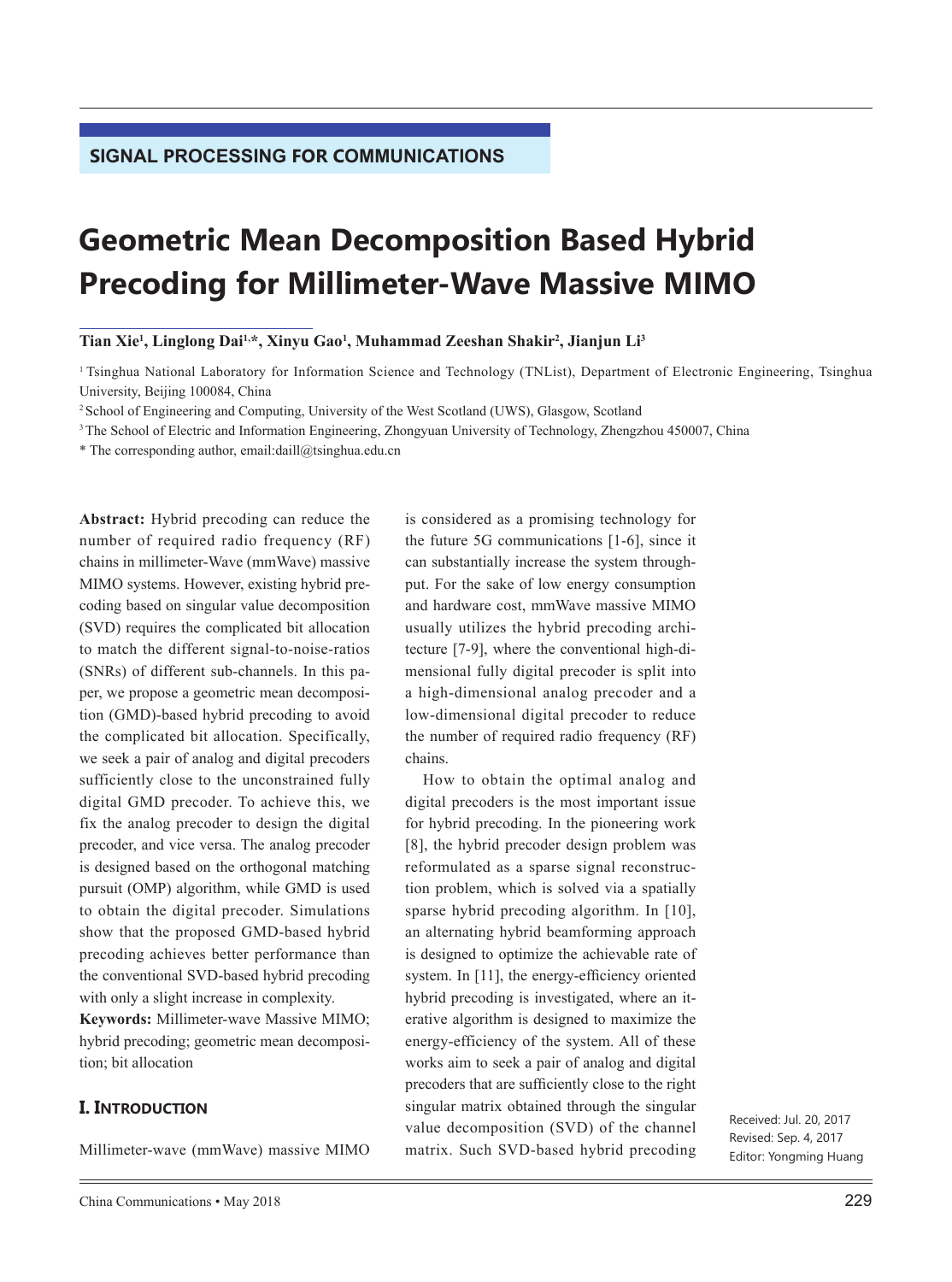In this paper, a GMDbased hybrid precoding is proposed to avoid the complicated bit allocation in the conventional SVDbased hybrid precoding.

can achieve the capacity-approaching performance with the optimal water-filling power allocation in point to point-MIMO-systems [8]. However, different sub-channels in SVDbased hybrid precoding usually have different signal-to-noise ratios (SNRs). Therefore, complicated bit allocation, i.e., allocating different modulation and coding schemes (MCSs) on different sub-channels, is usually required. Such procedure involves high coding/decoding complexity in practical systems [12].

In this paper, a geometric mean decomposition (GMD)-based hybrid precoding is proposed to avoid the complicated bit allocation required in the SVD-based hybrid precoding. Unlike the conventional SVD-based hybrid precoding, the right semi-unitary matrix obtained by GMD is treated as the optimal unconstrained precoder, which can convert the mmWave massive MIMO channel into sub-channels with *identical* SNRs [19]. Therefore, the proposed GMD-based hybrid precoding is able to naturally avoid the complicated bit allocation. Then, to find a near-optimal solution to the GMD-based hybrid precoder design problem, which is challenging due to the non-convex constraint on the analog precoder, we use a decoupled optimization method to design the analog and digital precoder. Specifically, the analog precoder design problem is solved via the orthogonal matching pursuit (OMP) algorithm, while the digital precoder is obtained by using GMD. Simulation results show that the proposed GMDbased hybrid precoding achieves better per-



**Fig. 1.** *Comparison of two typical precoding structures. (a) The fully digital precoding; (b) The hybrid precoding.*

formance than the conventional SVD-based hybrid precoding with only a slight increase in complexity.

The remainder of this paper is organized as follow. The system model is briefly introduced in Section II. In Section III, we propose the GMD-based hybrid precoding. Then, we evaluate the performance of proposed GMDbased hybrid precoding through simulations in Section IV. Finally, we conclude this paper in Section V.

*Notation*:  $\mathbf{a}$ ,  $\mathbf{A}$ , and  $\mathcal{A}$  denote a vector, a matrix, and a set.  $\mathbb{E}\{\mathbf{A}\}\,$ ,  $\{\mathbf{A}\}\mathbf{A}\}$ ,  $\{\mathbf{A}\}\mathbf{A}\}^T$ ,  $\{\mathbf{A}\}\mathbf{A}\}^H$ ,  ${ {\bf \left\{ A \right\}}^{\dagger}$ ,  $\| {\bf A} \|_F$ ,  ${\bf A}^{(k)}$ , and  ${ {\bf \left\{ A \right\}}_{i,j}}$  denote the expectation, trace, transpose, conjugate transpose, pseudo-inverse, Frobenius norm, *k*th column, and the element in the *i*th row and the *j*th column of  $\bf{A}$ , respectively.  $\mathbb C$  is the set of complex numbers.  $\mathbf{I}_{N_s}$  is the  $N_s \times N_s$  identity matrix.  $|\mathcal{A}|$  is the cardinality of  $\mathcal{A}$ . Finally,  $\mathcal{CN}(\mathbf{0}, \mathbf{I}_N)$  denotes the complex Gaussian distribution with expectation **0** and covariance  $\mathbf{I}_{N_s}$ .

## **II. SYSTEM MODEL**

In this section, we introduce the concept of hybrid precoding for mmWave massive MIMO and the widely used mmWave channel model as well.

## **2.1 Hybrid precoding for mmWave massive MIMO**

We consider a typical mmWave massive MIMO system with hybrid precoding, where the base station (BS) with  $N_t$  transmit antennas sends  $N<sub>s</sub>$  independent data streams to the user with  $N_r$  receive antennas. We assume that the BS and the user have  $N_t^{RF}$  and  $N_r^{\text{RF}}$  RF chains, respectively, which satisfy  $N_{\rm s} \leq N_{\rm t}^{\rm RF} \leq N_{\rm t}$  and  $N_{\rm s} \leq N_{\rm r}^{\rm RF} \leq N_{\rm r}$  [8]. The received signal  $y \in \mathbb{C}^{N_s \times 1}$  at the user can be expressed as

$$
\mathbf{y} = \sqrt{\rho} \mathbf{W}^H \mathbf{H} \mathbf{P} \mathbf{s} + \mathbf{W}^H \mathbf{n}
$$
  
=  $\sqrt{\rho} \mathbf{W}_D^H \mathbf{W}_A^H \mathbf{H} \mathbf{P}_A \mathbf{P}_D \mathbf{s} + \mathbf{W}_D^H \mathbf{W}_A^H \mathbf{n}$ , (1)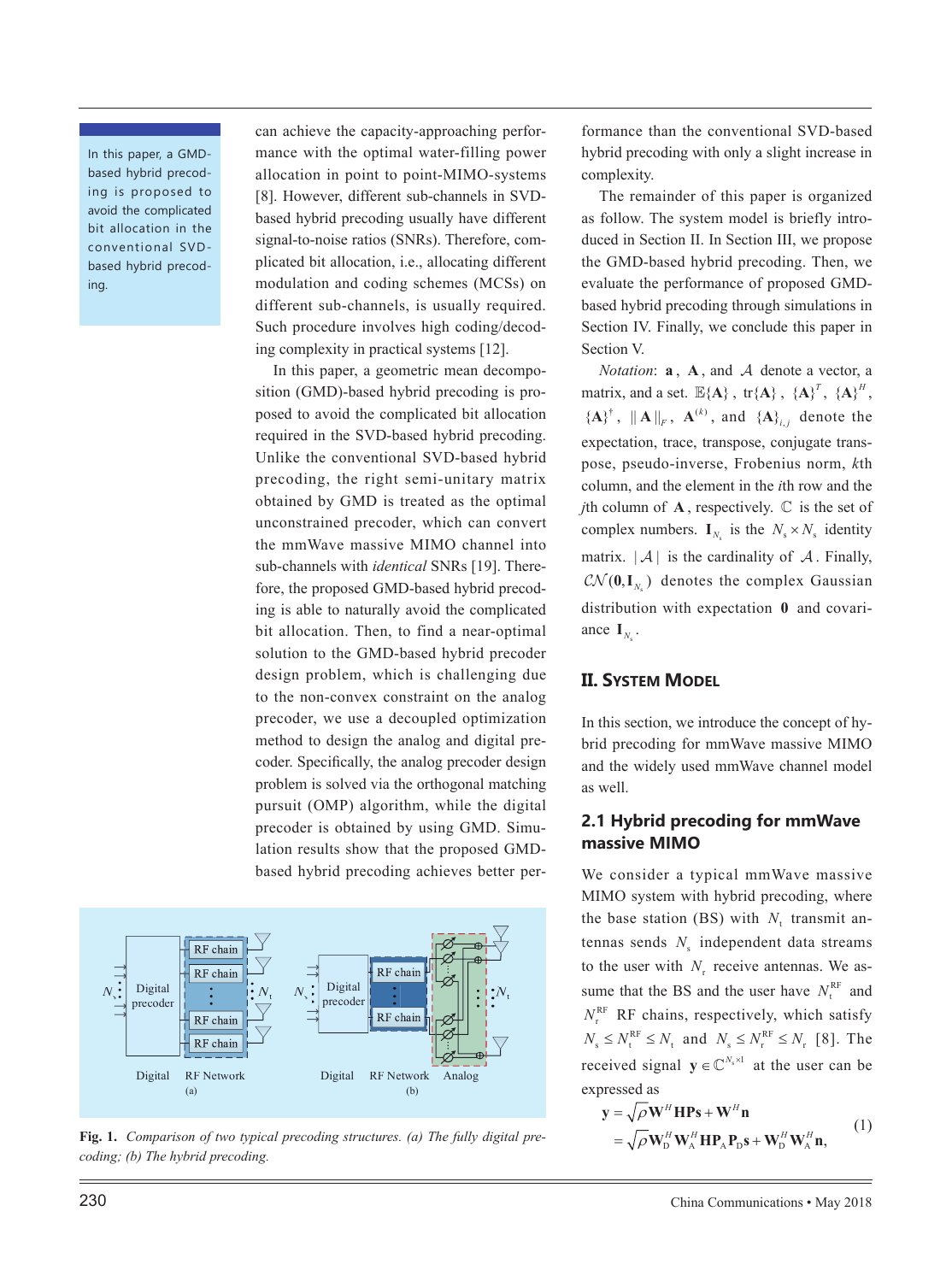where  $\rho$  is the average receive power,  $\mathbf{P} \in \mathbb{C}^{N_t \times N_s}$  (  $\mathbf{W} \in \mathbb{C}^{N_t \times N_s}$  ) is the hybrid precoder (combiner),  $\mathbf{H} \in \mathbb{C}^{N_r \times N_t}$  denotes the channel matrix,  $\mathbf{s} \in \mathbb{C}^{N_s \times 1}$  is the source signal vector, and  $\mathbf{n} \in \mathbb{C}^{N_r \times 1}$  is the additive white Gaussian noise (AWGN) vector following the distribu tion  $C\mathcal{N}(\mathbf{0}, \sigma^2 \mathbf{I}_{N_r})$ , where  $\sigma^2$  is the noise power. In the hybrid precoding structure as illustrated in figure 1, we denote  $P_D \in \mathbb{C}^{N_t^{RF} \times N_s}$  $(\mathbf{W}_{\text{D}} \in \mathbb{C}^{N_{\text{r}}^{\text{RF}} \times N_{\text{s}}} )$  as the digital precoder (combiner), and  $P_A \in \mathbb{C}^{N_t \times N_t^{RF}}$  ( $W_A \in \mathbb{C}^{N_r \times N_t^{RF}}$ ) as the analog precoder (combiner), respectively [13, 14, 16, 17]. To meet the constraint of transmit power, we have  $tr{P}{P^H} \le N_s$  [14]. Note that the analog precoder/combiner is realized through phase shifters [7]. Thus, all elements in  $P_A$  and  $W_A$  should have the same amplitude:

$$
|\{\mathbf{P}_{A}\}_{i,j}| = \frac{1}{\sqrt{N_{\mathrm{t}}}}, |\{\mathbf{W}_{A}\}_{i,j}| = \frac{1}{\sqrt{N_{\mathrm{r}}}},\qquad(2)
$$

where  $|\cdot|$  denotes the modulus of a complex number.

# **2.2 Channel model**

For the mmWave MIMO channel, we adopt the widely used Saleh-Valenzuela (SV) chan nel model for mmWave communications [8,15,16], where the channel matrix **H** is

$$
\mathbf{H} = \sqrt{\frac{N_{\mathrm{t}}N_{\mathrm{r}}}{L}} \left( \beta_0 \mathbf{a}_{\mathrm{r}}(\varphi_0^{\mathrm{t}}) \mathbf{a}_{\mathrm{t}}^H(\varphi_0^{\mathrm{t}}) + \sum_{i=1}^{L-1} \beta_i \mathbf{a}_{\mathrm{r}}(\varphi_i^{\mathrm{r}}) \mathbf{a}_{\mathrm{t}}^H(\varphi_i^{\mathrm{t}}) \right),
$$
\n(3)

where  $\beta_0 \mathbf{a}_{r}(\varphi_0^{\mathsf{r}}) \mathbf{a}_{t}(\varphi_0^{\mathsf{t}})$  is the line-of-sight (LoS) component with  $\beta_0$  presenting the complex gain,  $\varphi_0^r$  presenting the angle of arrival (AoA) at the user,  $\varphi_0^t$  presenting the angle of departure (AoD) at the BS, and  $\beta_i \mathbf{a}_{\text{r}}(\varphi_i^{\text{r}}) \mathbf{a}_{\text{t}}(\varphi_i^{\text{t}})$  denotes the *i*th non-line-ofsight (NLoS) component. In addition, \$L\$ is the total number of paths,  $\mathbf{a}_{r}(\varphi_{i}^{r})$  and  $\mathbf{a}_{t}(\varphi_{i}^{t})$ denote the array response vectors at the user and the BS, respectively. For the widely used uniform linear line antenna array (ULA) with *N* elements, the array response vector is [8]

$$
\mathbf{a}_{\text{ULA}}(\varphi) = \sqrt{\frac{1}{N} \left[ 1, e^{j\frac{2\pi}{\lambda}d\sin(\varphi)}, \cdots, e^{j(N-1)\frac{2\pi}{\lambda}d\sin(\varphi)} \right]^T, \tag{4}
$$

where  $\lambda$  denotes the wavelength, and  $d$  is the antenna spacing. Due to limited scattering characteristics in mmWave propagation, the rank of the channel matrix **H** is much smaller than the number of antennas, i.e., the number of effective independent data streams  $N<sub>s</sub>$  that can be exploited is limited. Therefore, we can leverage only a small number of RF chains to achieve the near-optimal performance in the hybrid precoding structure [9].

# **III. PROPOSED GMD-BASED HYBRID PRECODING**

In this section, we first briefly review the fully digital precoding. Then, we present the pro posed GMD-based hybrid precoding in detail.

# **3.1 Fully digital SVD- and GMDbased precoding**

The SVD of the channel matrix **H** can be de noted by

$$
\mathbf{H} = \mathbf{U}\mathbf{\Sigma}\mathbf{V}^H = \begin{bmatrix} \mathbf{U}_1 & \mathbf{U}_2 \end{bmatrix} \begin{bmatrix} \boldsymbol{\Sigma}_1 & \mathbf{0} \\ \mathbf{0} & \boldsymbol{\Sigma}_2 \end{bmatrix} \begin{bmatrix} \mathbf{V}_1^H \\ \mathbf{V}_2^H \end{bmatrix} \quad (5)
$$
\n
$$
= \mathbf{U}_1 \boldsymbol{\Sigma}_1 \mathbf{V}_1^H + \mathbf{U}_2 \boldsymbol{\Sigma}_2 \mathbf{V}_2^H,
$$

where  $\mathbf{U}_1 \in \mathbb{C}^{N_r \times N_s}$  and  $\mathbf{V}_1 \in \mathbb{C}^{N_t \times N_s}$  are semi-unitary matrices containing the left  $N<sub>s</sub>$ columns of unitary matrices  $\mathbf{U} \in \mathbb{C}^{N_r \times N_r}$  and  $V \in \mathbb{C}^{N_t \times N_t}$ , respectively, and  $\Sigma_1$  is an  $N_s \times N_s$ diagonal matrix with the largest  $N_s$  singular values  $\sigma_1, \dots, \sigma_{N_s}$  on its diagonal. We assume that the singular values are arranged in the decreasing order. With  $P = V_1$  and  $W = U_1$ , the MIMO channel can be converted into  $N_s$ parallel sub-channels, where the sub-channel gains are  $\sigma_1, \cdots, \sigma_{N_s}$ , i.e.,

$$
\mathbf{y} = \sqrt{\rho} \mathbf{W}^H \mathbf{H} \mathbf{P} \mathbf{s} + \mathbf{W}^H \mathbf{n}
$$
  
=  $\sqrt{\rho} \mathbf{U}_1^H \mathbf{H} \mathbf{V}_1 \mathbf{s} + \mathbf{U}_1^H \mathbf{n} = \sqrt{\rho} \mathbf{\Sigma}_1 \mathbf{s} + \mathbf{U}_1^H \mathbf{n}.$  (6)

In mmWave communications, the gain of LoS component can be about 15 dB higher than that of NLoS component [9]. Conse quently, the singular values of channel matrix **H** vary a lot, which results in significantly different SNRs over different sub-channels as shown in figure 2 (a). It should be pointed out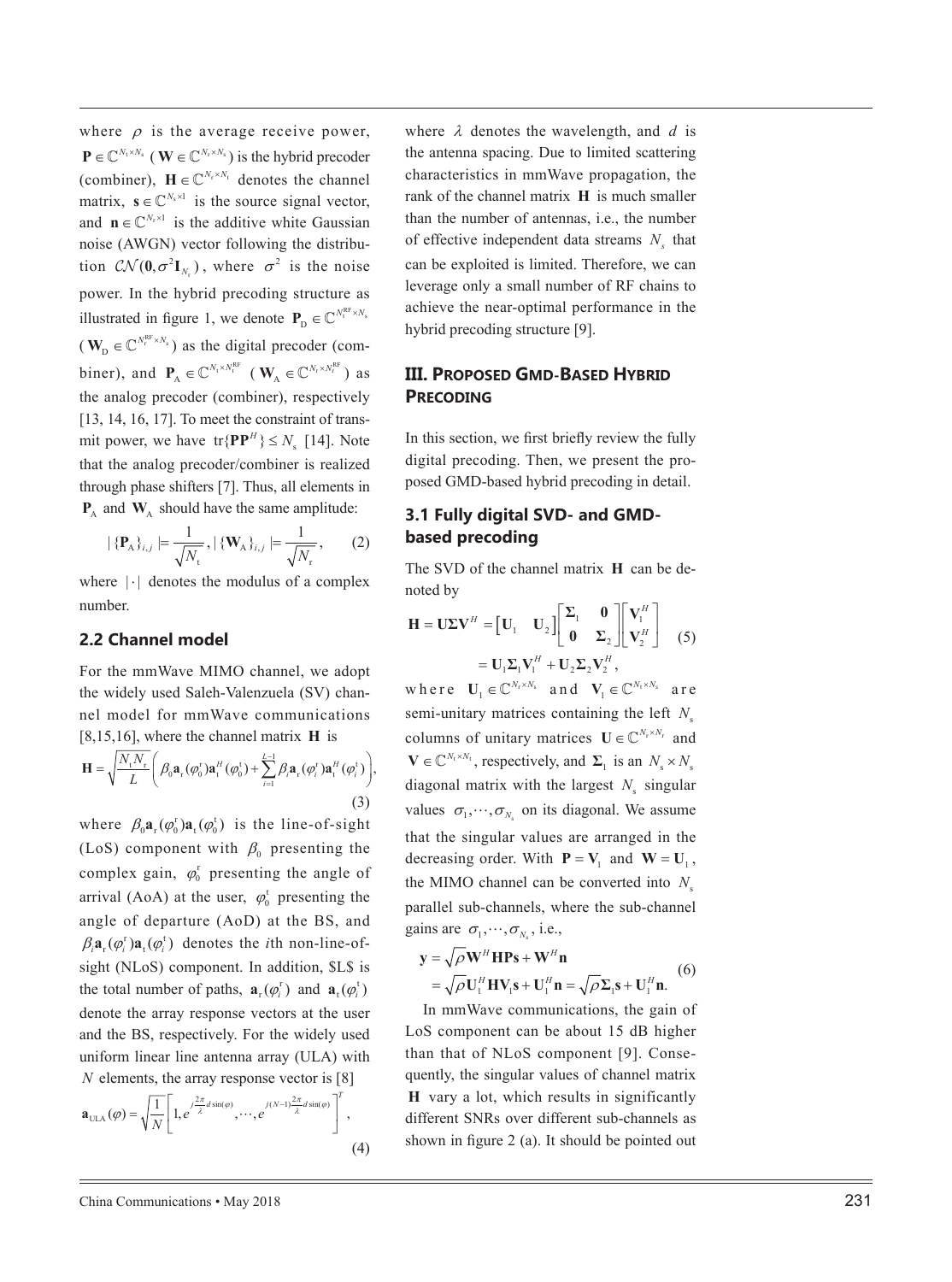that the water-filling power allocation will further aggravate the variations of the sub-channel gains, since it allocates more power on the sub-channel with higher channel gain. If the same MCS is adopted by all sub-channels, the bit error rate (BER) performance will be primarily determined by the sub-channel with the lowest

SNR, which is unexpected in practical systems. If the similar BER performance in all sub-channels is expected, careful bit allocation is required (i.e., allocating different MCSs on different sub-channels), which will incur high coding/decoding complexity [12].

To avoid the complicated bit allocations, unlike SVD as shown in (5), we use GMD to decompose the channel [19]:

 $H = \mathbf{GRQ}^H = \begin{bmatrix} \mathbf{G}_1 & \mathbf{G}_2 \end{bmatrix} \begin{bmatrix} \mathbf{R}_1 & * \\ \mathbf{0} & \mathbf{R}_2 \end{bmatrix}$  $\begin{bmatrix} 0 & R_2 \end{bmatrix}$ **R 0 R** <sup>1</sup> \* 2  $\mid \mathbf{Q}_1^H \mid$  $\begin{bmatrix} \mathbf{Q}_1^H \ \mathbf{Q}_2^H \end{bmatrix}$ **Q Q** 1 2 *H*  $\frac{1}{H}$ , (7) where  $\mathbf{G}_1 \in \mathbb{C}^{N_r \times N_s}$  and  $\mathbf{Q}_1 \in \mathbb{C}^{N_t \times N_s}$  are semi-unitary matrices containing the left  $N_s$ columns of unitary matrices  $\mathbf{G} \in \mathbb{C}^{N_r \times N_r}$  and  $\mathbf{Q} \in \mathbb{C}^{N_t \times N_t}$ , respectively, \* is an arbitrary matrix, and  $\mathbf{R}_1$  is an  $N_s \times N_s$  upper triangular matrix with identical diagonal elements presenting the geometric mean of the largest  $N_s$ singular values  $r_{i,i} = \frac{1}{N} \sqrt{\sigma_1 \sigma_2 \cdots \sigma_{N_s}} = \overline{r}, \forall i$ , where  $r_{i,j}$  denotes the element of  $\mathbf{R}_1$  in the *i*th row and *j*th column for simplicity. Employing  $\mathbf{Q}_1$  as the precoder and  $\mathbf{G}_1^H$  as the combiner, we can rewrite (1) as

$$
\mathbf{y} = \sqrt{\rho} \mathbf{W}^H \mathbf{H} \mathbf{x} + \mathbf{W}^H \mathbf{n}
$$
  
=  $\sqrt{\rho} \mathbf{G}_1^H \mathbf{H} \mathbf{Q}_1 \mathbf{s} + \mathbf{G}_1^H \mathbf{n} = \sqrt{\rho} \mathbf{R}_1 \mathbf{s} + \mathbf{G}_1^H \mathbf{n}.$  (8)



**Fig. 2.** *Intuitive illustrations of sub-channel gains: (a) SVD-based precoding; (b) GMD-based precoding.*

Since the equivalent channel after precoding and combining in the GMD-based precoding is an upper triangular matrix  $\mathbf{R}_1$ , we can utilize the successive interference cancellation at the receiver [19] to obtain  $N_s$  sub-channels with equal sub-channel gain  $r_i$  as shown in figure 2 (b). Thus, we can naturally avoid the complicated bit allocation caused by different SNRs for different sub-channels in the existing SVD-based precoding. However, due to the large number of required RF chains, the energy consumption of fully digital GMDbased precoding is still high. This problem can be resolved by the proposed GMD-based hybrid precoding in the next subsection.

## **3.2 GMD-based hybrid precoding**

In this subsection, we propose the GMD-based hybrid precoding avoid the complicated bit allocation required by the conventional SVDbased hybrid precoding. Note that we focus on the design of hybrid precoders, while the design of hybrid combiners can be realized in a similar manner. We use  $Q_1$ ,  $Q_A$ , and  $Q_D$ to denote the unconstrained GMD-based precoder, the GMD-based analog precoder, and the GMD-based digital precoder, respectively. To obtain near-optimal GMD-based hybrid precoders, we should seek a pair of analog and digital precoders that are sufficiently close to the unconstraint GMD precoder. Meanwhile, the constraint on the analog precoder as shown in (2) should be also considered. In addition, the total transmit power can be bounded as  $tr(Q_A Q_D Q_D^H Q_A^H) \le N_s$ . To sum up, the GMDbased hybrid precoder design problem can be formulated as

$$
\left(\mathbf{Q}_{\mathbf{A}}^{\text{opt}}, \mathbf{Q}_{\mathbf{D}}^{\text{opt}}\right) = \underset{\mathbf{Q}_{\mathbf{A}}, \mathbf{Q}_{\mathbf{D}}}{\arg\min} ||\mathbf{Q}_{1} - \mathbf{Q}_{\mathbf{A}}\mathbf{Q}_{\mathbf{D}}||_{F},
$$
\ns.t.  $|\{\mathbf{Q}_{\mathbf{A}}\}_{i,j} = \frac{1}{\sqrt{N_{\text{t}}}}, \text{tr}\left(\mathbf{Q}_{\mathbf{A}}\mathbf{Q}_{\mathbf{D}}\mathbf{Q}_{\mathbf{D}}^H\mathbf{Q}_{\mathbf{A}}^H\right) \le N_{\text{s}}.$ \n(9)

It is worth pointing that this norm minimization problem formulation (9) can also be interpreted as a mutual information maximization problem formulation for GMD-based hybrid precoding based on similar approxima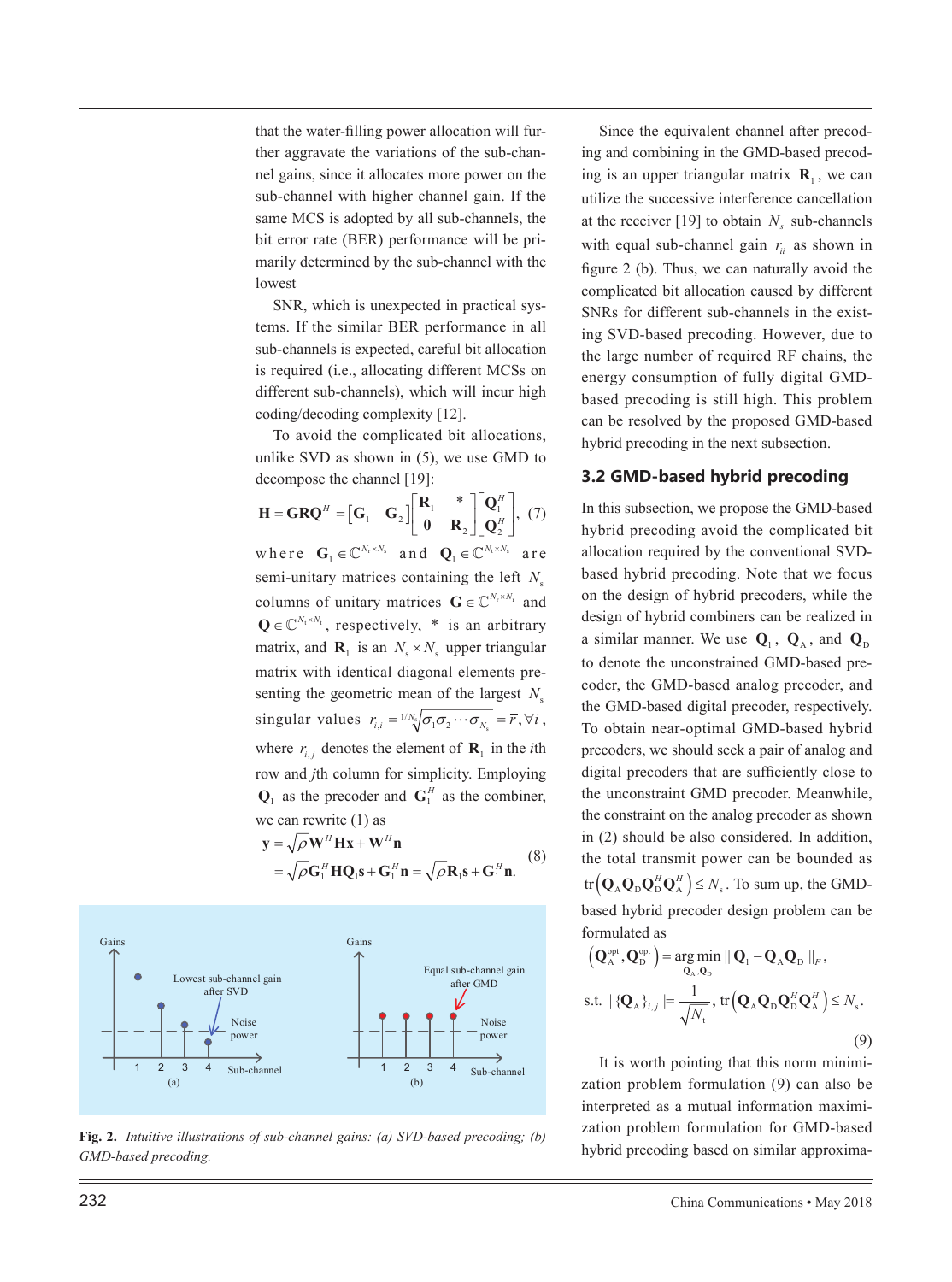tions in [8].

However, solving the optimization prob lem (9) is challenging, since  $Q_A$  and  $Q_D$  are coupled, and the constraint  $|{ { {Q}}_A \} _{i,j} | = 1/\sqrt{N_a}$ is non-convex [8]. To this end, we fix  $\mathbf{Q}_{\text{D}}$ while designing  $\mathbf{Q}_A$ , and vice versa. Note that the main challenge lies in the design of the analog precoder  $\mathbf{Q}_A$  due to the non-convex constraint. To effectively design the analog precoder  $\mathbf{Q}_{A}$ , we first introduce the following **Lemma 1** .

**Lemma 1** . *L e t*   $\mathbf{A}_t = \begin{bmatrix} \mathbf{a}_t (\phi_1^t), \mathbf{a}_t (\phi_2^t), \cdots, \mathbf{a}_t (\phi_L^t) \end{bmatrix}$  is an  $N_t \times L$ *matrix containing all L steering vectors at the*  BS side. Then, the columns of  $A_t$  is able to span the column space of  $\mathbf{Q}_\text{l}$  .

*Proof*: We observe that the columns of  $V_1$ form an orthogonal basis of the row space for **H**, while the columns of  $A_t$  also span the row space of **H** according to (). Consequent ly, the columns of  $A_t$  can span the column space of  $V_1$ . Additionally, to implement GMD based on SVD, a reduce and conquer method is used in [19], which successively adjusts the diagonal element in  $\Sigma$  to  $\overline{r}$  through permutations and Givens transformations. Such GMD implementation procedure (which is called "GMD procedure" in this letter) can be ex pressed as

 ${\bf Q}_1 = {\bf V}_1{\bf S}_R$ ;  ${\bf G}_1 = {\bf U}_1{\bf S}_L$ ;  ${\bf R}_1 = {\bf S}_L^T{\bf \Sigma}_1{\bf S}_R$ , (10) where  $S_R$  and  $S_L$  are  $N_s \times N_s$  unitary matrices, which is the product of a series of per mutation matrices and Givens matrices [19]. From (10), we observe that if the columns of an arbitrary matrix  $\Omega$  spans the column space of  $V_1$ , they can also span the column space of  $\mathbf{Q}_1$ , since multiplying by  $\mathbf{S}_R$  does not change the column space of  $V_1$ . Therefore, the columns of  $A_t$  can span the column space of  $Q_1$ .

Recalling the objective function in (9), we find that the form of hybrid precoders  $\mathbf{Q}_{\text{A}}\mathbf{Q}_{\text{D}}$ can also be interpreted as treating the analog precoder  $\mathbf{Q}_A$  as a basis and using the digital precoder  $\mathbf{Q}_{\text{D}}$  as the combination coefficients. Therefore, based on the **Lemma 1**, it is natural

to match up these two ``basis'', i.e., leveraging the  $A_t$  to serve as  $Q_A$ . Besides,  $A_t$  also satisfies the constant modulus constraints. However, rigorously speaking,  $A_t$  cannot be directly utilized as the analog precoder  $Q_A$ , since  $A_t$ has *L* columns while  $Q_A$  has  $N_t^{RF}$  columns. Note that in hybrid precoding structure,  $N_t^{\text{RF}}$ is usually assumed to be smaller than *L* [8, 16]. Therefore, we need to select the ``best''  $N_{\text{t}}^{\text{RF}}$  columns from  $\mathbf{A}_{\text{t}}$  to form  $\mathbf{Q}_{\text{A}}$ . In this way, the analog precoder design problem be comes

$$
\mathbf{T} = \underset{\mathbf{T}}{\arg\min} \|\mathbf{Q}_{1} - \mathbf{A}_{t} \mathbf{T} \mathbf{Q}_{D}\|_{F},
$$
  
s.t. 
$$
\|\operatorname{diag}(\mathbf{T}\mathbf{T}^{H})\|_{0} = N_{t}^{\text{RF}},
$$
 (11)

where **T** is a selecting matrix with only  $N_t^{\text{RF}}$ non-zero rows. Since the number of RF chains is smaller than the number of paths in hybrid precoding, and we only pick up the steering vectors with the highest correlations to the optimal precoder  $Q_1$ , **T** will be a sparse matrix, where only a small number of elements is non-zero. Thus, we can leverage the sparseaware algorithms, such as the orthogonal matching pursuit (OMP) algorithm [8] to solve (11). Note that we remove the power con straint on the precoders in (11), since it can be fulfilled through normalization on the digital precoder.

After the analog precoder is determined, the digital precoder design problem becomes a Frobenius norm minimization problem:

$$
\mathbf{Q}_{\mathrm{D}}^{\mathrm{opt}} = \underset{\mathbf{Q}_{\mathrm{D}}}{\arg\min} \|\mathbf{Q}_{\mathrm{I}} - \mathbf{Q}_{\mathrm{A}}\mathbf{Q}_{\mathrm{D}}\|_{F},
$$
\n
$$
\text{s.t.} \quad \text{tr}\left(\mathbf{Q}_{\mathrm{A}}\mathbf{Q}_{\mathrm{D}}\mathbf{Q}_{\mathrm{D}}^{H}\mathbf{Q}_{\mathrm{A}}^{H}\right) \leq N_{\mathrm{s}}, \tag{12}
$$

where  $\mathbf{Q}_A$  is the determined analog precoder obtained by solving (11). The optimal solution to (12) has a least square form [16]. So the digital precoder can be designed as

$$
\mathbf{Q}_{\mathrm{D}} = \{\mathbf{Q}_{\mathrm{A}}\}^{\dagger} \mathbf{Q}_{\mathrm{I}},\tag{13}
$$

and the power constraint in () can be satisfied through normalizing  $\mathbf{Q}_D$ .

The proposed GMD-based hybrid precoding algorithm has been summarized in **Algorithm 1**, which is mainly composed of two parts. The first part including steps 4-9 corresponds to the construction of the analog precoder  $\mathbf{Q}_{A}$ ,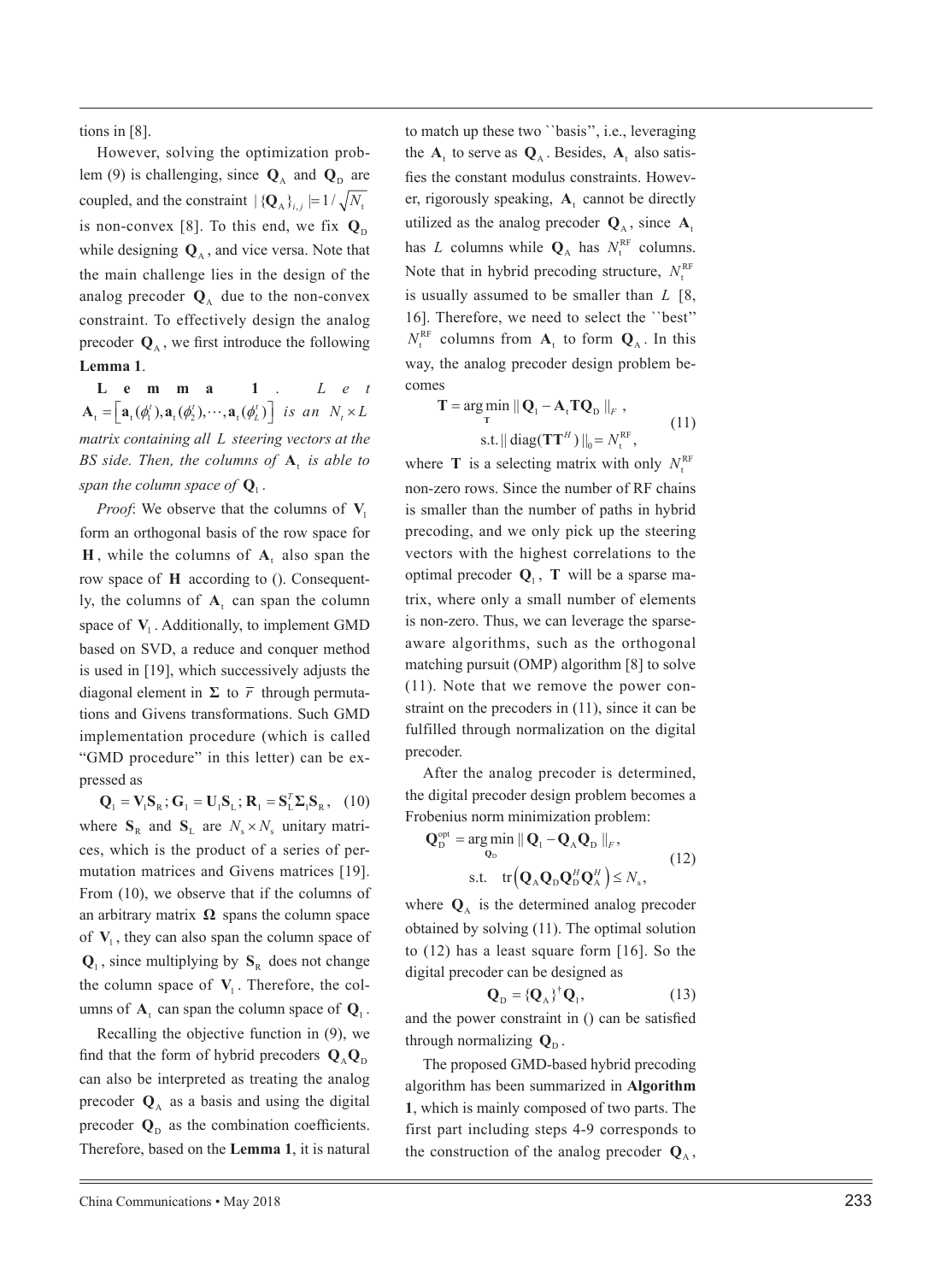**Algorithm 1.** The proposed GMD-based hybrid precoding algorithm.

**Input:** Channel matrix **H**

**Output:** Precoding matrix  $\mathbf{Q}_A$  and  $\mathbf{Q}_D$ 

- 1. Construct  $A_t$ , perform GMD of the channel matrix:  $[G_1, R_1, Q_1] = \text{GMD}(H)$ ;
- 2. Initialize the residual matrix  $Q_{res} = V_1$ , and the index set  $A_i = \emptyset$ ;
- 3. **Repeat**:
- 4.  $j = \text{argmax}_{l=1,\cdots,L} (\mathbf{A}_t^H \mathbf{Q}_{\text{res}} \mathbf{Q}_{\text{res}}^H \mathbf{A}_t)_{l,l};$
- 5.  $\mathcal{A}_1 = \mathcal{A}_1 \cup j$ , and  $\mathbf{\Xi} = \{\mathbf{a}_1(\phi_i^t)\}, j \in \mathcal{A}_1$ ;

*F* ;

6. 
$$
\mathbf{Y} = \mathbf{\Xi}^{\dagger} \mathbf{Q}_1 ;
$$

7. 
$$
\mathbf{Q}_{\text{res}} = \frac{\mathbf{Q}_1 - \mathbf{\Xi}\mathbf{Y}}{\|\mathbf{Q}_1 - \mathbf{\Xi}\mathbf{Y}\|_F}
$$

$$
\|\mathbf{Q}_1 - \mathbf{Q}_1\|
$$

8. **Until**  $(|A_t| == N_t^{\text{RF}})$ ;

9. Construct 
$$
Q_A = \Xi
$$
;

10. Construct  $\mathbf{Q}_{\text{D}} = {\{\mathbf{Q}_{\text{A}}\}}^{\dagger} \mathbf{Q}_{1}$ ;

11. Normalize 
$$
\mathbf{Q}_{\text{D}} = \sqrt{N_s} \frac{\mathbf{Q}_{\text{D}}}{\|\mathbf{Q}_{\text{A}}\mathbf{Q}_{\text{D}}\|_F}
$$
;

where we use the OMP algorithm to greedily select the  $N_t^{\text{RF}}$  BS steering vectors and store them in **Ξ** . The second part including steps 10-11 is the construction and normalization of the digital precoder  $\mathbf{Q}_D$  based on (13).

Finally, we analyze the complexity of the proposed GMD-based hybrid precoding, which is composed of three parts in general. The first part is implementing GMD based on SVD, whose complexity is  $\mathcal{O}((N_s + N_t)N_s)$  [19], since only an  $N_s \times N_s$  matrix  $S_R$  is multiplied on  $V_1$ . The second part is the construction of the analog precoder based on the OMP algorithm, whose complexity is  $\mathcal{O}\left((N_t^{\text{RF}})^2 N_t N_s\right)$ . The third part is the computation of the digital precoder, of which the complexity is  $O(N_t^{RF} N_t N_s)$ , as we need to compute the pseudo-inverse matrix of **Ξ** . Hence, the overall complexity of GMD-based hybrid precoding is  $\mathcal{O}\left( N_{\text{t}}N_{\text{s}}\left( (N_{\text{t}}^{\text{RF}})^{2} + N_{\text{t}}^{\text{RF}} + 1 \right) + N_{\text{s}}^{2} \right)$ , which is comparable to the conventional SVD-

#### **IV. SIMULATION RESULTS**

based precoding [8, 10].

In this section, we evaluate the performance of the proposed GMD-based hybrid precoding through simulations. We consider a typical

mmWave massive MIMO system at 28 GHz, where an  $N_t = 256$ -element ULA with the antenna spacing  $d = \lambda/2$  is employed at the BS, while an  $N_r = 16$ -element ULA with also  $d = \lambda / 2$  is employed at the user [8, 15]. Both BS and the user adopt  $N_t^{\text{RF}} = N_r^{\text{RF}} = 4 \text{ RF}$ chains. For the mmWave channel, there are one LoS path and 4 NLoS paths. Additionally, the LoS path gain  $\beta_0$  follows the distribution  $\mathcal{CN}(0,1)$ , while the NLoS path gains  $\beta_i$  follow the distribution  $\mathcal{CN}(0,10^{-\mu})$ , where  $\mu$  is a power normalizing factor to adjust the power distribution between LoS component and NLoS component [8, 15]. The AoA and AoD of each component are uniformly distributed in  $[-\pi/2, \pi/2]$  [8, 15]. For the modulation scheme, we adopt the 16QAM modulation on all sub-channels after SVD/GMD to guarantee the same complexity and compare the performance of different precoding methods.

## **4.1 Performance comparison under perfect CSI**

In this subsection, we evaluate the performance of the proposed GMD-based hybrid precoding with the assumption that perfect channel state information (CSI) is available at both the transmitter and the receiver.

Firstly, we consider an LoS environment in the mmWave propagations [15]. Figure 3 shows the results of BER performance comparison, where  $\mu = 1.5$  (the power of LoS component is 15 dB higher that of NLoS component). We can observe that the proposed GMD-based precoding (including the fully digital GMD-based precoding and the GMDbased hybrid precoding) can achieve better BER performance than the conventional SVDbased precoding (including the fully digital SVD-based precoding and the SVD-based hybrid precoding [8]). Since the GMD-based precoding converts the mmWave massive MIMO channel into several sub-channels with identical SNR, we can naturally avoid the severe BER performance degradation in sub-channels with very low SNRs in SVDbased precoding. Furthermore, the perfor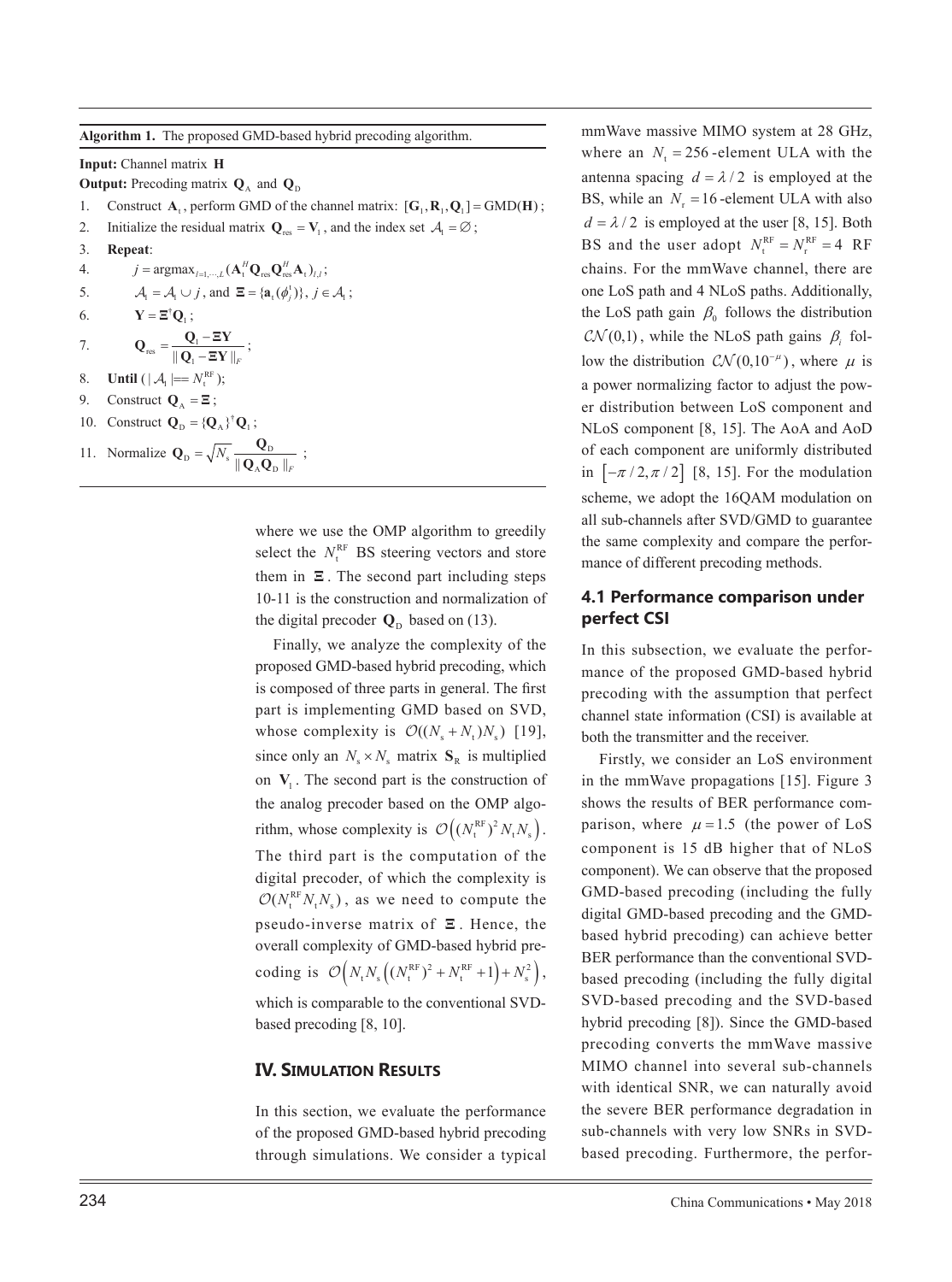mance gap between the fully digital GMDbased precoding and the proposed GMD-based hybrid precoding is negligible, which implies that the proposed GMD-based hybrid precoding is able to approach the performance of the fully digital GMD-based precoding.

We also consider the NLoS environment in the performance comparison [18], where  $\mu$  is set to zero to indicate the same power of the LoS paht and the NLoS paths. The result is given in figure 4, where we find that the approximation performance of hybrid precoding to fully digital precoding degrades, since the power of the channel disperses onto several paths which cannot be collected via a limited number of RF chains. In addition, we also observe that the performance gap between the GMD-based precoding and SVD-based precoding becomes smaller, because the gains of sub-channels after precoding and combining tend to be more similar in an NLoS environment. Nevertheless, the proposed GMD-based hybrid precoding can still outperform the conventional precoding schemes.

## **4.2 Impacts of low-rank CSI**

In practical mmWave massive MIMO systems, acquiring perfect CSI is very challenging due to the high dimension of the channel matrix. Therefore, it is important to evaluate the performance of the proposed GMD-based hybrid precoding under imperfect CSI. In mmWave MIMO systems, a low-rank channel estimation is usually conducted instead of a fullrank channel estimation to save the signaling overhead [21], where only a limited number of paths are estimated (e.g., estimating the 4 paths with the highest power instead of the whole 10 paths when  $N_{RF} = 4$  to enable the hybrid precoding). For the channel estimation schemes, we adopt a hierarchical codebook [21, 22] to estimate the AoA, AoD, and complex gain for a path through analog beam training, and the number of estimated paths is equal to the number of RF chains.

Figure 5 presents the BER performance comparison in an LoS environment where



**Fig. 3.** *BER performance comparison in the LoS environment with*  $\mu = 1.5$ .



**Fig. 4.** *BER performance comparison in the NLoS environment with*  $\mu = 0$ .

 $\mu = 1.5$ . From the figure, we can observe that using the low-rank CSI to precode the signals will suffer from an obvious performance loss when the channel presents an LoS characteristic. This is because omitting the weak paths in channel estimation will make the singular values corresponding to the weak paths much smaller, which obviously lowers the geometric mean value of these singular values, i.e.,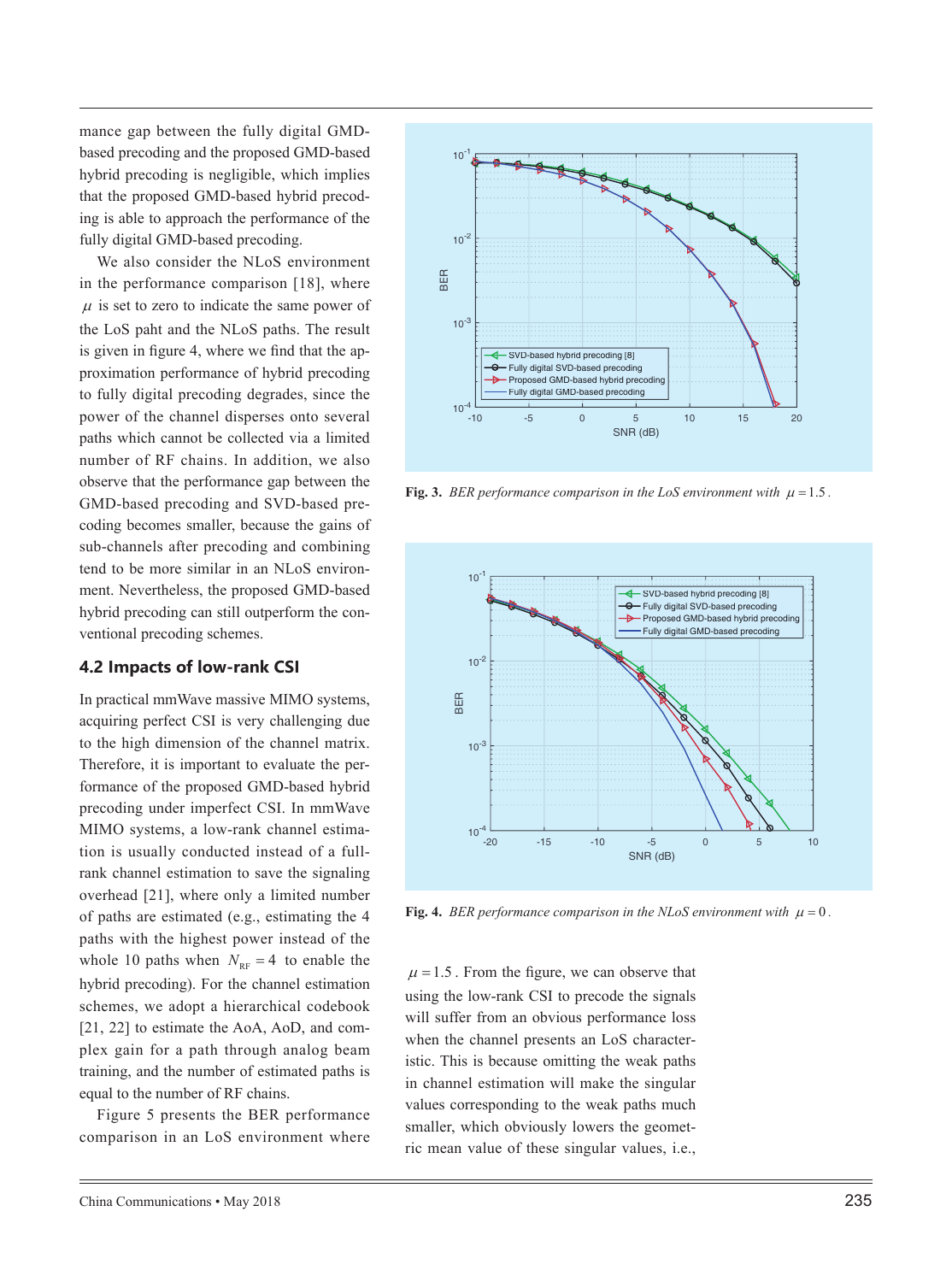

**Fig. 5.** *BER performance comparison between precoding with full-rank CSI and precoding with low-rank CSI in the LoS environment.*



**Fig. 6.** *BER performance comparison between full-rank CSI and precoding with low-rank CSI in the NLoS environment.*

the gain of each sub-channel after GMD. In addition, the performance of the analog beam training also degrades when the estimating the NLoS paths with very small power in the LoS environment, which further aggravates the performance loss.

We also evaluate the impact of channel estimation in the NLoS environment in figure 6, where  $\mu = 0$ . In this figure, we find that

the performance gap between precoding with full-rank CSI and precoding with low-rank CSI becomes smaller. On the one hand, the singular values of the channel matrix are more robust when there are several paths with similar power. On the other hand, the performance of the beam training method becomes better when estimating the paths with relative higher power.

# **V. CONCLUSIONS**

In this paper, a GMD-based hybrid precoding is proposed to avoid the complicated bit allocation in the conventional SVD-based hybrid precoding. We have found that with the help of GMD, the mmWave MIMO channel can be converted into several sub-channels with identical SNRs, thus naturally avoiding the complicated bit allocation. Furthermore, we have proposed to decouple the design of the analog and digital precoders, where the analog precoder is designed using the principle of basis pursuit, while the digital precoder is obtained by using GMD. Simulation results verify that the proposed GMD-based hybrid precoding can achieve better performance than the conventional SVD-based hybrid precoding.

## **ACKNOWLEDGEMENT**

This work was supported by the National Natural Science Foundation of China for Outstanding Young Scholars (Grant No. 61722109), the National Natural Science Foundation of China (Grant No. 61571270), and the Royal Academy of Engineering through the UK–China Industry Academia Partnership Programme Scheme (Grant No. UK-CIAPP\49).

#### **References**

- [1] S. Mumtaz, J. Rodriquez, and L. Dai, *MmWave Massive MIMO: A Paradigm for 5G*, Academic Press, Elsevier, 2016.
- [2] W. Feng, Y. Wang, D. Lin, N. Ge, J. Lu, and S. Li, "When mmWave communications meet network densification: A scalable interference coordination perspective," *IEEE J. Sel. Areas Commun.*, vol. 35, no. 7, Jul. 2017, pp. 1459–1471.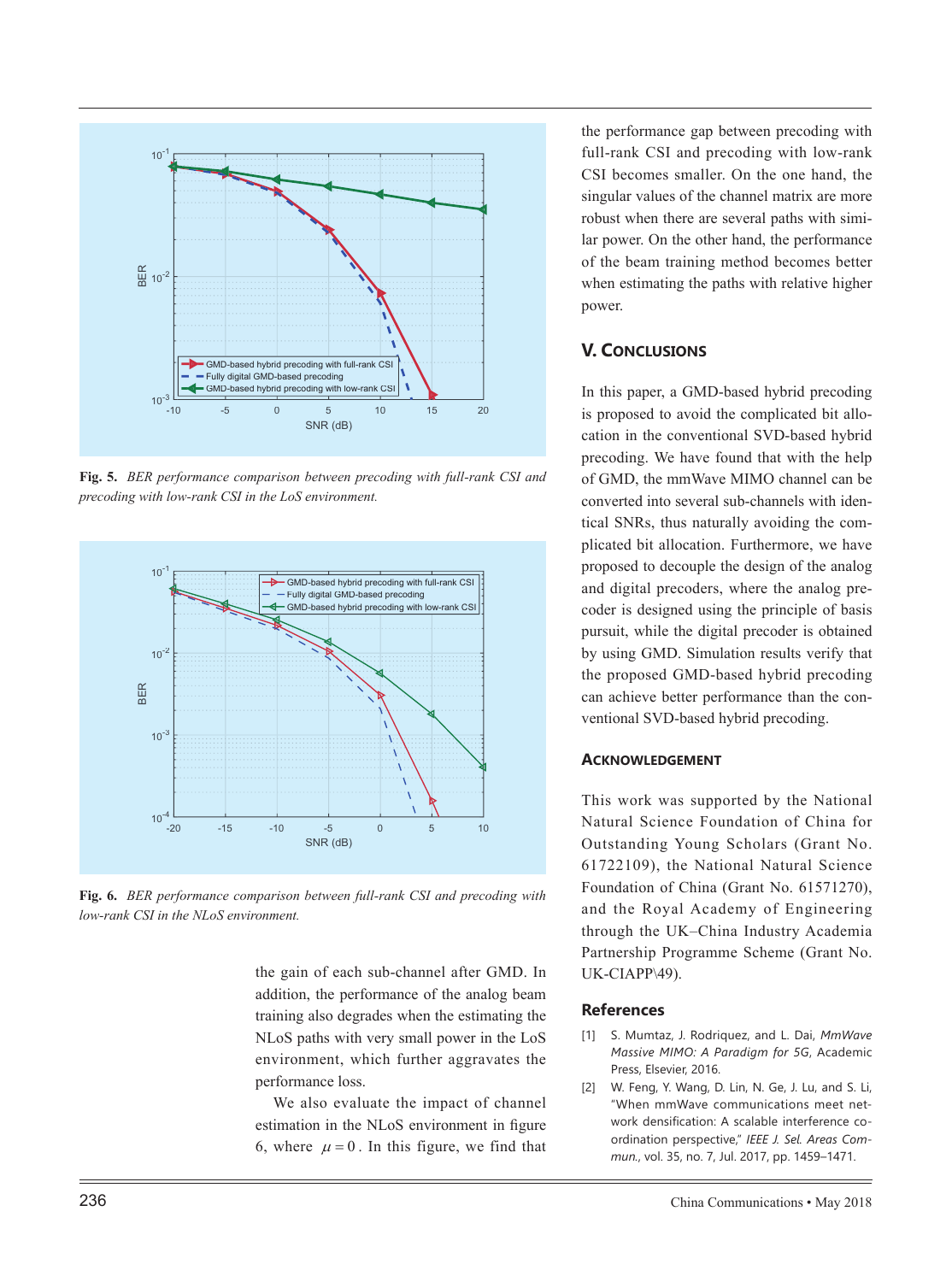- [3] B. Wang, L. Dai, Z. Wang, N. Ge, and S. Zhou, "Spectrum and energy efficient beamspace MIMO-NOMA for millimeter-wave communica tions using lens antenna array," *IEEE J. Sel. Areas Commun.*, vol. 35, no. 10, Oct. 2017, pp. 2370- 2382.
- [4] X. Li, T. Jiang, S. Cui, J. An, and Q. Zhang, "Co operative communications based on rateless network coding in distributed MIMO systems," *IEEE Wireless Commun.*, vol. 17, no. 3, Jun. 2010, pp. 60–67.
- [5] Z. Xiao, P. Xia, and X.-G. Xia, "Enabling UAV cel lular with millimeterWave communication: Po tentials and approaches," *IEEE Commun. Mag.*, vol. 54, no. 5, May 2016, pp. 66-73.
- [6] J. Zhang, Y. Zhang, Y. Yu, R. Xu, Q. Zheng, P. Zhang, "3D MIMO: How much does it meet our expectation bbserved from channel measure ments?" *IEEE J. Sel. Areas Commun.*, vol. 35, no. 8, Aug. 2017, pp. 1887–1903.
- [7] S. Han, C.-L. I, Z. Xu, and C. Rowell, "Large-scale antenna systems with hybrid precoding analog and digital beamforming for millimeter wave 5G," *IEEE Commun. Mag.*, vol. 53, no. 1, Jan. 2015, pp. 186–194.
- [8] El Ayach, S. Rajagopal, S. Abu-Surra, Z. Pi, and R. W. Heath, "Spatially sparse precoding in millimeter wave MIMO systems," *IEEE Trans. Wireless Commun.*, vol. 13, no. 3, Mar. 2014, pp. 1499–1513.
- [9] Z. Gao, L. Dai, D. Mi, Z. Wang, M. A. Imran, and M. Z. Shakir, "Mmwave massive-MIMO-based wireless backhaul for the 5G ultra-dense net work," *IEEE Wireless Commun.*, vol. 22, no. 5, Oct. 2015, pp. 13–21.
- [10] Z. Xu, S. Han, Z. Pan, and C.-L. I, "Alternating beamforming methods for hybrid analog and digital MIMO transmission," *Proc. IEEE Int. Conf. Commun. (ICC)*, Jun. 2015, pp. 1595–1600.
- [11] R. Zi, X. Ge, J. Thompson, C.-X. Wang, H. Wang, and T. Han, "Energy efficiency optimization of 5G radio frequency chain systems," *IEEE J. Sel. Areas Commun.*, vol. 34, no. 4, Apr. 2016, pp. 758–771.
- [12] C.-L. Chao, S.-H. Tsai, and T.-Y. Hsu, "Bit alloca tion schemes for MIMO equal gain precoding," *IEEE Trans. Wireless Commun.*, vol. 10, no. 5, Mar. 2011, pp. 1345–1350.
- [13] Z. Xiao, X.-G. Xia, D. Jin, and N. Ge, "Itera tive eigenvalue decomposition and mul tipath-grouping Tx/Rx joint beamformings for millimeterwave communications," *IEEE Tran. Wireless Commun.*, vol. 14, no. 3, Mar. 2015, pp. 1595–1607.
- [14] X. Xue, Y. Wang, X. Wang, and T. E. Bogale, "Joint source and relay precoding in multi-antenna millimeter-wave systems," *IEEE Trans. Veh. Tech nol.*, vol. 66, no. 6, Oct. 2016, pp. 4924–4937.
- [15] X. Gao, L. Dai, S. Han, C.-L. I, and R. W. Heath, "Energy-efficient hybrid analog and digital pre -

coding for mmWave MIMO systems with large antenna arrays," *IEEE J. Sel. Areas Commun.*, vol. 34, no. 4, Apr. 2016, pp. 998–1009.

- [16] S. He, C. Qi, Y. Wu, and Y. Huang, "Energy-ef ficient transceiver design for hybrid sub-array architecture MIMO systems," *IEEE Access*, vol. 4, Jan. 2017, pp. 9895–9905.
- [17] S. Han, C.-L. I, Z. Xu, and S. Wang, "Reference Signals Design for Hybrid Analog and Digital Beamforming," *IEEE Commun. Lett.*, vol. 18, no. 7, Jul. 2014, pp. 1191–1193.
- [18] Z. Xiao, P. Xia, X.-G. Xia, "Channel estimation and hybrid precoding for millimeter-wave MIMO systems: A low-complexity overall solu tion", *IEEE Access*, vol. 5, Jul. 2017, pp. 16100– 16110.
- [19] C.-E. Chen, Y.-C. Tsai, and C.-H. Yang, "An itera tive geometric mean decomposition algorithm for MIMO communications systems," IEEE *Tran. Wireless Commun.*, vol. 14, no. 1, Jan. 2015, pp. 343–352.
- [20] S. He, J. Wang, Y. Huang, B. Otterste, W. Hong, "Codebook-based hybrid precoding for mil limeter wave multiuser systems," *IEEE Trans. Signal Process.*, vol. 64, no. 20, Oct. 2017, pp. 5289–5304.
- [21] Z. Xiao, P. Xia, and X.-G. Xia, "Codebook design for millimeterwave channel estimation with hybrid precoding structure", *IEEE Trans. Wireless Commun.*, vol. 16, no. 1, Jan. 2017, pp. 141–153.
- [22] Z. Xiao, T. He, P. Xia, and X.-G. Xia, "Hierarchical codebook design for beamforming training in millimeter-wave communication," *IEEE Trans. Wireless Commun.*, vol. 15, no. 5, May 2016, pp. 3380–3392.

## **Biographies**



*Tian Xie,* received the B.E. degree from Tsinghua Univer sity, Beijing, China, in 2015. He is currently working towards Master degree in Electronic Engineering of Tsinghua Uni versity, Beijing, China. His re search interests are in wireless

communications, with a focus on Massive MIMO and mmWave communications.



*Linglong Dai,* received the Ph.D. degree (with the highest honor) from Tsinghua Universi ty, Beijing, China, in 2011. From 2011 to 2013, he was a Post doctoral Research Fellow with the Department of Electronic Engineering, Tsinghua Univer -

sity, where he has been an Assistant Professor since July 2013 and then an Associate Professor since June 2016. His current research interests include massive